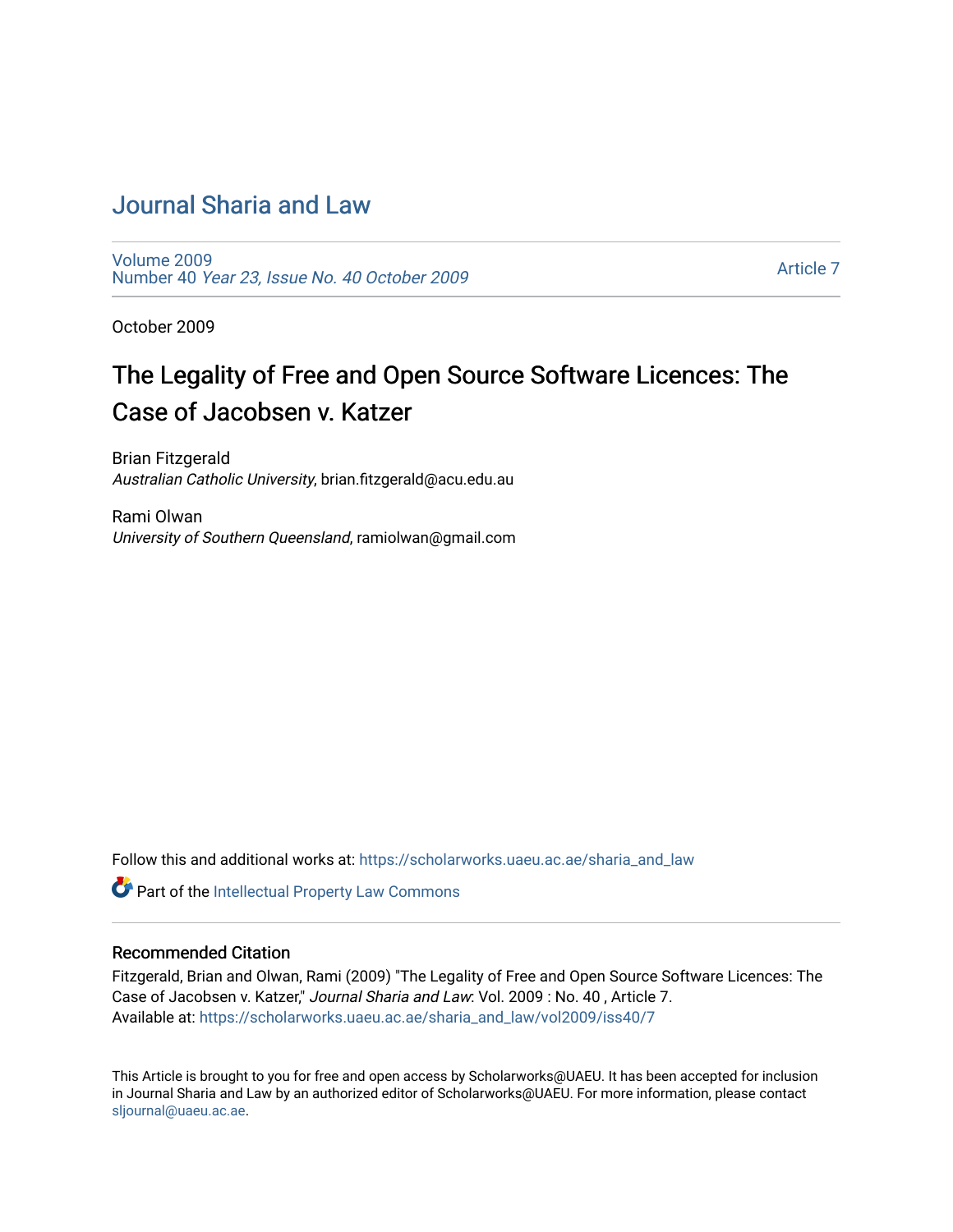## The Legality of Free and Open Source Software Licences: The Case of Jacobsen v. Katzer

#### Cover Page Footnote

Prof. Brian Fitzgerald Brian Fitzgerald, Professor of Law, Queensland University of Technology (QUT); Creative Commons Australia, Project Leade- :brian.fitzgerald@acu.edu.au Mr. Rami Olwan Brian Fitzgerald, Professor of Law, Queensland University of Technology (QUT); Creative Commons Australia, Project Leade ramiolwan@yahoo.com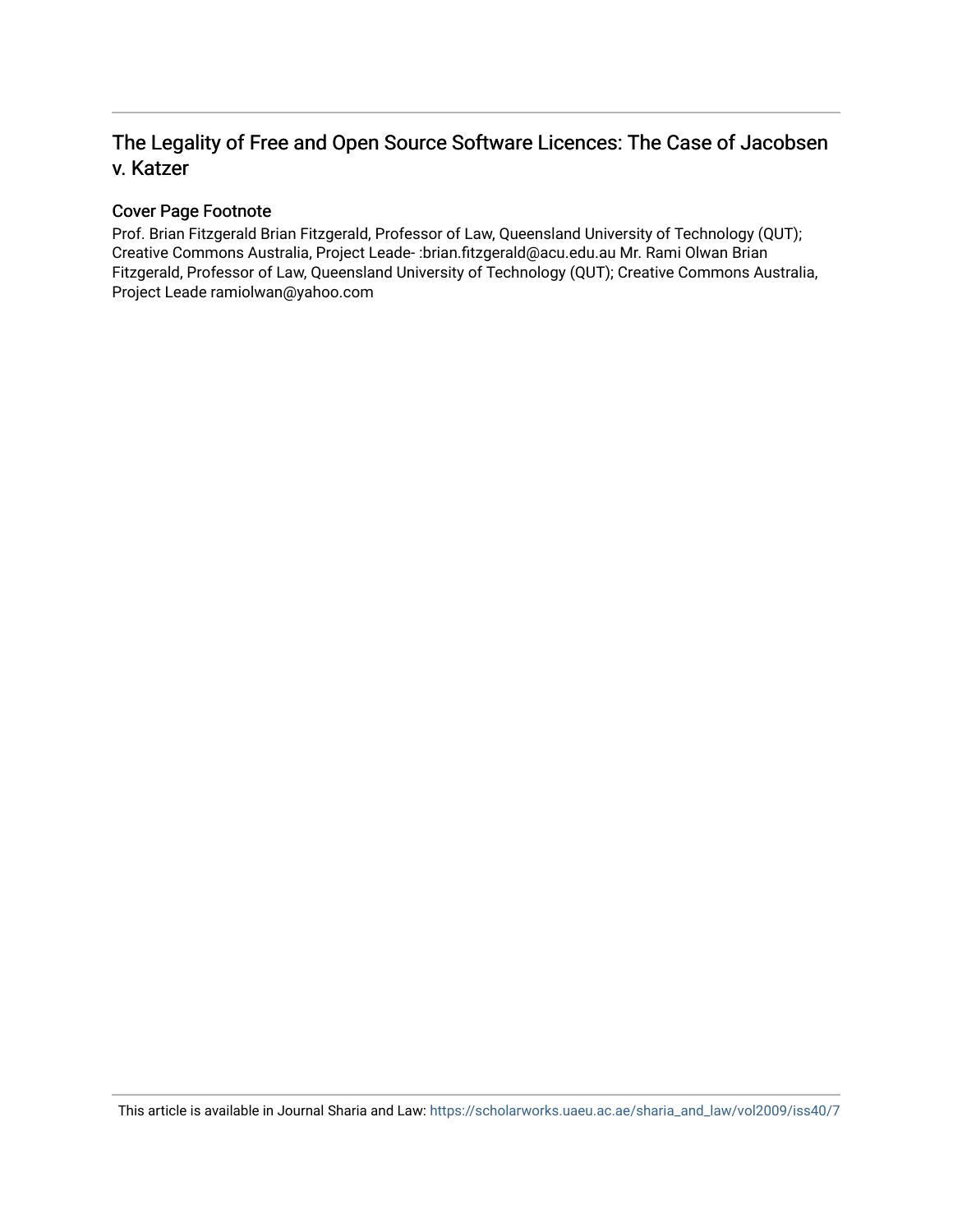# **The Legality of Free and Open Source Software Licences: The Case of** *Jacobsen v. Katzer* •

 **By Professor Brian Fitzgerald** <sup>∗</sup>  **Mr. Rami Olwan** <sup>∗</sup> 

## **Abstract:**

In August 2008 one of, if not the most, influential Intellectual Property courts in the USA known as the Court of Appeals for Federal Circuit upheld the validity of a free and open source software licence known as the Artistic Licence.

The case is significant because up until this point there has been little judicial discussion of the legal operation of this new type of copyright licensing that is sweeping across the world fuelled by the ubiquity of the Internet.

The decision in Robert Jacobsen v. Matthew Katzer and Kamind Associates, Inc. 2008 U.S. App. LEXIS 17161 (Fed. Cir. 2008) issued on 13 August 2008 provides a unique and welcomed insight into the legal operation of free and open source software licences and by analogy Creative Commons styled open content licences. This article analyses the judgment and provides commentary on its reasoning.

#### **A. INTRODUCTION**

In the last ten years "open source" has become a paradigm for thinking about innovation. While its origin can be found in the everyday activity of sharing knowledge in order to learn how to accomplish things, the application of these ideas in the area of technology and innovation have in recent times been most clearly associated with Richard Stallman and the Free Software Foundation. Stallman after a frustrating experience trying to fix a printer in his lab launched what is known as the free and open source software movement. The idea is that if

l

**Journal of Sharia & Law**

<sup>•</sup> **Approved for publication on 13/2/2008** .

Brian Fitzgerald, Professor of Law, Queensland University of Technology (QUT); Creative Commons Australia, Project Leade.

<sup>∗</sup> **Rami Olwan, Ph.D. Australian government scholarship candidate, QUT; Creative Commons Jordan, Project Leader..**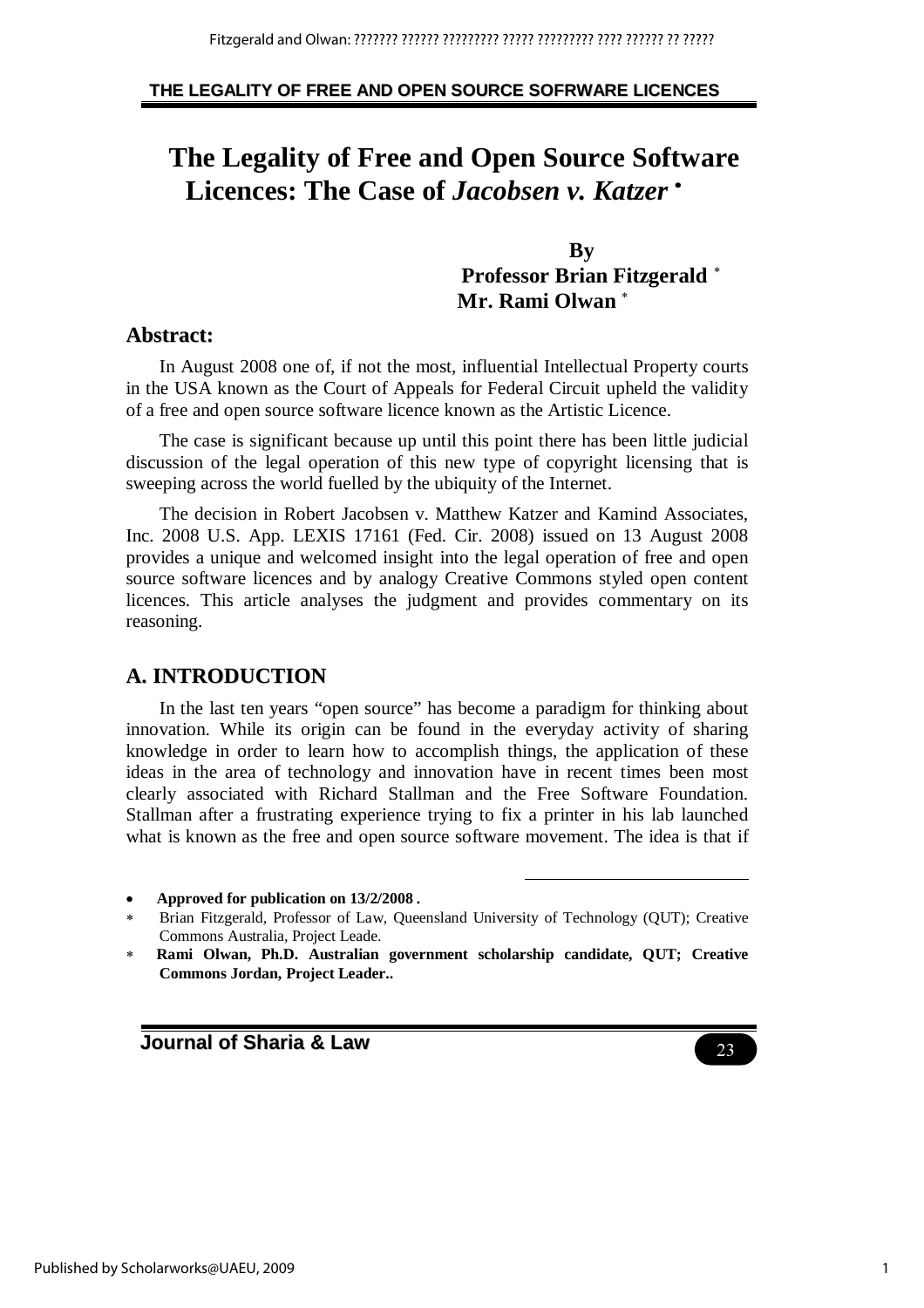we share and distribute the human readable software code (source code) and not just the machine readable code (binary code) then we will be able to understand how the software works more quickly and thereby take the necessary action. To achieve this goal Stallman employed the long established legal notion of copyright (and its more recent application to computer software code) along with a copyright licence or permission that promoted sharing and openness of source code but on the condition that improvements be shared on further distribution. As the default rule in copyright law is that you need permission to use material in a way that comes within their exclusive rights of the copyright owner (e.g. reproduction and communication to the public) the permission to use – the licence – was combined with conditions on use that required a commitment to further developing openness. "If you use my source code and improve upon it and then distribute it you should share your source code with the person you are distributing the software to  $-$  in essence the community." This licence known as the GNU General Public Licence (GPL) is said to be a copyleft licence as it licences copyright not to restrict its use but in a way that promotes and further expands openness and reuse. To some this amounts to turning copyright on its head in the name of community of action and thus the name copyleft. $^{(1)}$ 

Many other licences emerged along with the GNU GPL. The Berkeley Software Distribution (BSD) licence allows the source code distributed under it to be reused in any way so long as there is a notice attributing copyright ownership, the BSD disclaimer is included and there is no attempt to suggest endorsement of the derivative work by the organisation or individual who developed the original code without their written permission.<sup>(2)</sup> This is a more permissive and less restrictive licence than the GNU GPL.

Issue No. 40- Rajab 1430 H- October 2009

l

<sup>(1)</sup> On the notion of free and open source software (FOSS), see : R. Dixon, *Open Source Software Law* (2004); R. Van Wendel (ed), *Protecting the Virtual Commons* (2002); R. M. Stallman and J. Gay, *Free Software, Free Society: Selected Essays of Richard M. Stallman* (2002) <http://www.gnu.org/philosophy/fsfs/rms-essays.pdf>; L. Rosen, *Software Freedom and Intellectual Property Law* (2004) <http://www.rosenlaw.com/oslbook.htm>; B. Fitzgerald and G. Bassett (eds.), *Legal Issues Relating to Free and Open Source Software,* (2002) <http://www.law.qut.edu.au/files/open\_source\_book.pdf>; B. Fitzgerald and N. Suzor, (2005) 'Legal Issues for the Use of Free and Open Source Software in Government'. *Melbourne University Law Review* 29 (2): 412-447 <http://www.law.qut.edu.au/staff/lsstaff/fitzgerald2.jsp>

<sup>(2)</sup> Nelson, "Open Source Initiative OSI – The BSD License – Licensing" *Open Source* (31 October 2006), online: www.opensource.org/licenses/bsd-license.php.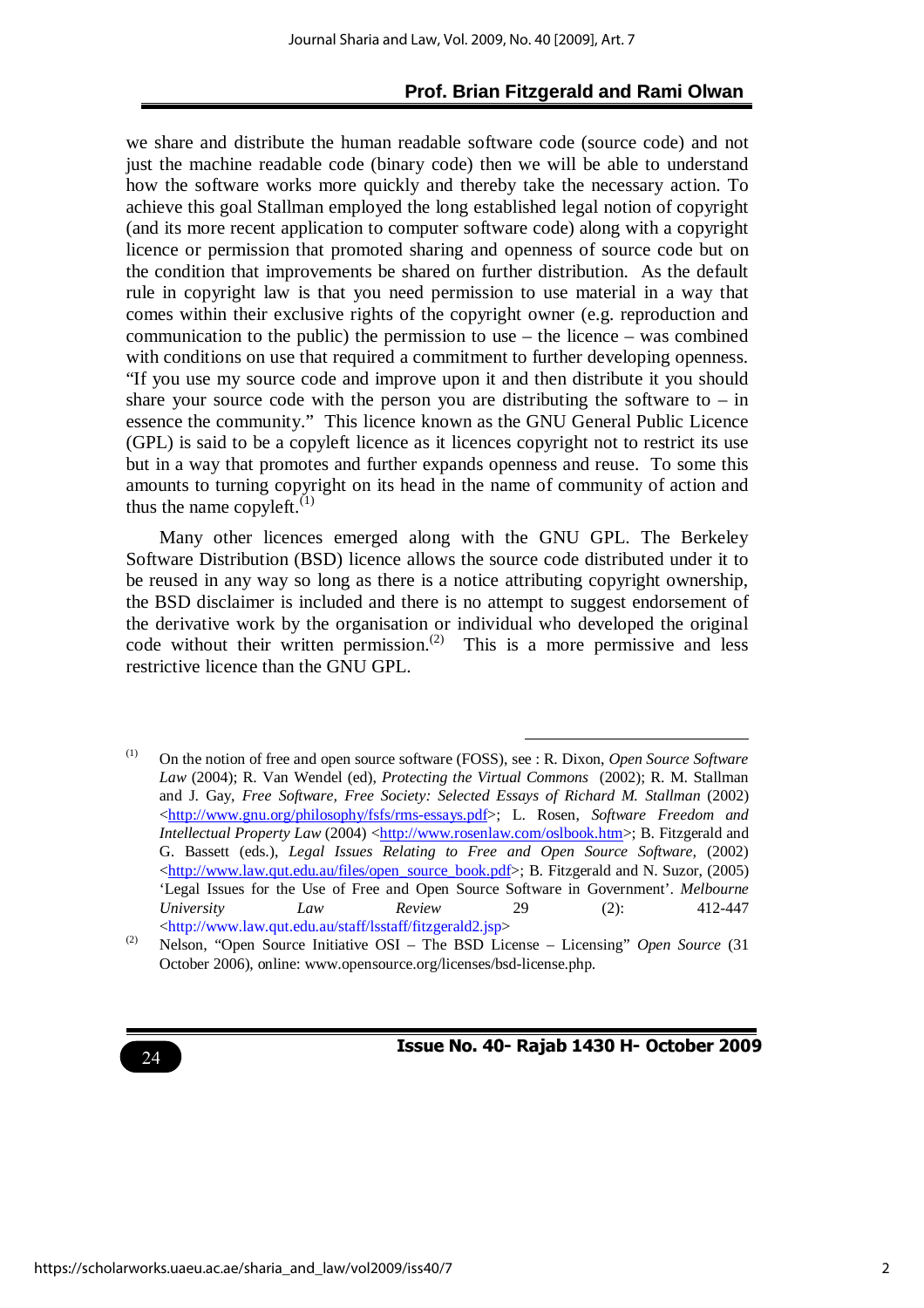From the examples found in software development, organisations like Creative Commons developed licences to promote the notion of free culture or open content. They once again used the legal institution of copyright combined with copyright licences to condition reuse that would promote openness and access. Creative Commons licences allow content to be licensed to the world on the provision that Attribution (BY) is given and with the additional yet optional conditions of Non Commercial Use (NC), Share Alike (SA), and No Derivatives  $(ND).^{(3)}$ 

Today there are numerous software and content products that are licensed through free and open copyright licences – much of it underpinning and implemented in the open and distributed world of the Internet. The word "free" in this context means not "free as in beer" but "free as in speech" or "freedom to access and reuse".<sup>(4)</sup>

In August 2008 one of, if not the most, influential IP courts in the US known as the Court of Appeals for Federal Circuit upheld the validity of a free and open source software licence known as the Artistic Licence.<sup>(5)</sup> The case is significant because up until this point there has been little judicial discussion<sup> $(6)$ </sup> of the legal operation of this new type of copyright licensing that is sweeping across the world fuelled by the ubiquity of the Internet. The decision in *Robert Jacobsen v. Matthew Katzer and Kamind Associates, Inc.*<sup>(7)</sup> issued on 13 August 2008 has changed all of that and will be necessary reading for anyone in the law, technology and innovation sectors.

l

## **Journal of Sharia & Law**

<sup>(3)</sup> "Creative Commons (CC) is a non-profit organization devoted to expanding the range of creative works available for others to build upon legally and to share", Creative Commons FAQ <http://wiki.creativecommons.org/FAQ>.

<sup>(4)</sup> The Free Software Definition <http://www.gnu.org/philosophy/free-sw.html>; Sam Williams, *Free as in Freedom, Richard Stallman's Crusade for Free Software*, (2002) <http://oreilly.com/openbook/freedom/>

<sup>(5)</sup> Version 1.0 and Version 2.0 of the Artistic Licence are certified as "open source" by the Open Source Initiative <http://www.opensource.org/licenses/alphabetical>. According to the Free Software Foundation Version 1.0 of the Artistic Licence is not regarded as a free software licence as it "is too vague": <http://www.fsf.org/licensing/licenses/index\_html#ArtisticLicense> JMRI, below note 10,appears to be licensed under the Artistic Licence Version 1.0.

<sup>(6)</sup> See the German decision in '*Harald Welte vs. Sitecom Deutschland GmbH'*, <http://www.groklaw.net/article.php?story=20040725150736471>

<sup>(7)</sup> *Jacobsen v. Katzer* 2008 U.S. App. LEXIS 17161 (Fed. Cir. Aug. 13, 2008). [Jacobsen].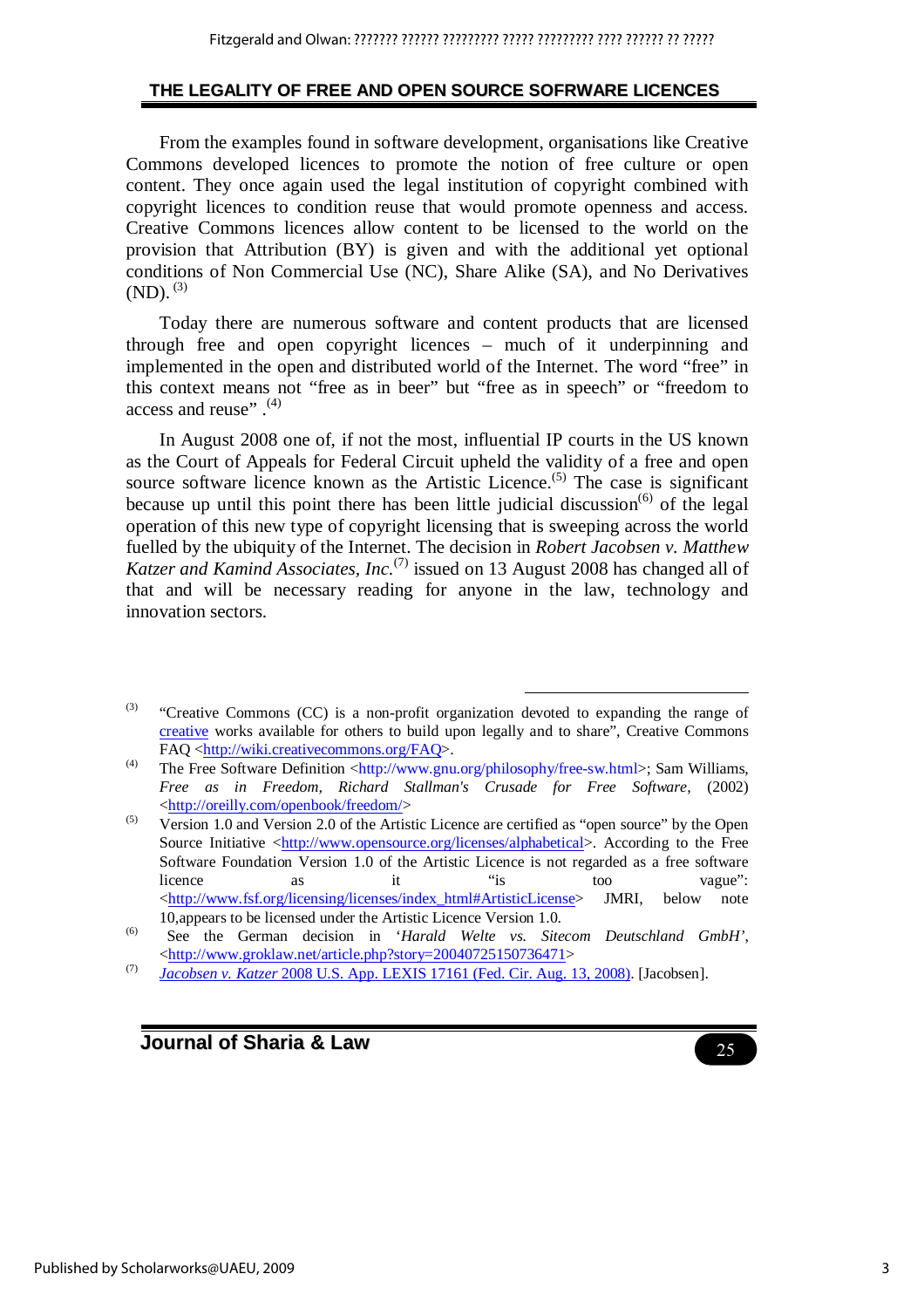## **B. BACKGROUND TO DISPUTE**

In March 2006, Jacobsen, a physics professor at the University of California, Berkeley, filed a lawsuit against Katzer and his company, Kamind Associates  $Inc^{(8)}$ (trading as 'Kam' Industries), claiming that Kam was distributing a commercial software program that incorporated their software code,<sup> $(9)$ </sup> which Jacobsen had developed and licensed through a free and open source software licence. $(10)$ Jacobsen accused Kam, which "developed commercial software products for the model train industry and hobbyists … [of] copying certain materials from Jacobsen's website and incorporating them into one of Kam's software packages without following the terms of the Artistic License".<sup>(11)</sup> To this end he brought an

l

(10) *Jacobsen*, above note 7 at 1376: Jacobsen managed an open source software group called Java Model Railroad Interface (JMRI) that had developed an application called DecoderPro, which allowed model railroad enthusiasts to use their computers to program the decoder chips that control model trains. DecoderPro files were available for download and use by the public free of charge from an open source incubator website called SourceForge; Jacobsen maintained the JMRI site on SourceForge. The downloadable files contained copyright notices and refer the user to a COPYING file, which clearly sets forth the terms of the Artistic License. Katzer/Kamind offered a competing software product, Decoder Commander, which was also used to program decoder chips. During development of Decoder Commander, one of Katzer/Kams predecessors or employees is alleged to have downloaded the decoder definition files from DecoderPro and used portions of these files as part of the Decoder Commander software. The Decoder Commander software files that used DecoderPro definition files did not comply with the terms of the Artistic License. Specifically, the Decoder Commander software did not include (1) the authors names, (2) JMRI copyright notices, (3) references to the COPYING file, (4) an identification of SourceForge or JMRI as the original source of the definition files,

and (5) a description of how the files or computer code had been changed from the original source code. The Decoder Commander software also changed various computer file names of DecoderPro files without providing a reference to the original JMRI files or information on where to get the Standard Version."

(11) *Ibid*. at 1375.

The Artistic License grants users the right to copy, modify, and distribute the software: provided that [the user] insert a prominent notice in each changed file stating how and when [the user] changed that file, and provided that [the user] do at least ONE of the following:

26

<sup>(8)</sup> Katzer was CEO and Chairman of the Board of Directors of Kamind Associates Inc. See *Jacobsen v. Katzer* 2007-1 Trade Cas. (CCH) P 75, 589 at 1. "In the district court, Jacobsen's operative complaint against Katzer/Kamind included not only his claim for copyright infringement, but also claims seeking a declaratory judgment that a patent issued to Katzer [was] not infringed by Jacobsen and [was] invalid". Ibid at 5. [Jacobsen 1].

<sup>(9)</sup> John Markoff, 'Ruling is a Victory for Supporters of Free Software', *New York Times* <http://www.nytimes.com/2008/08/14/technology/14commons.html> at 3 September 2008.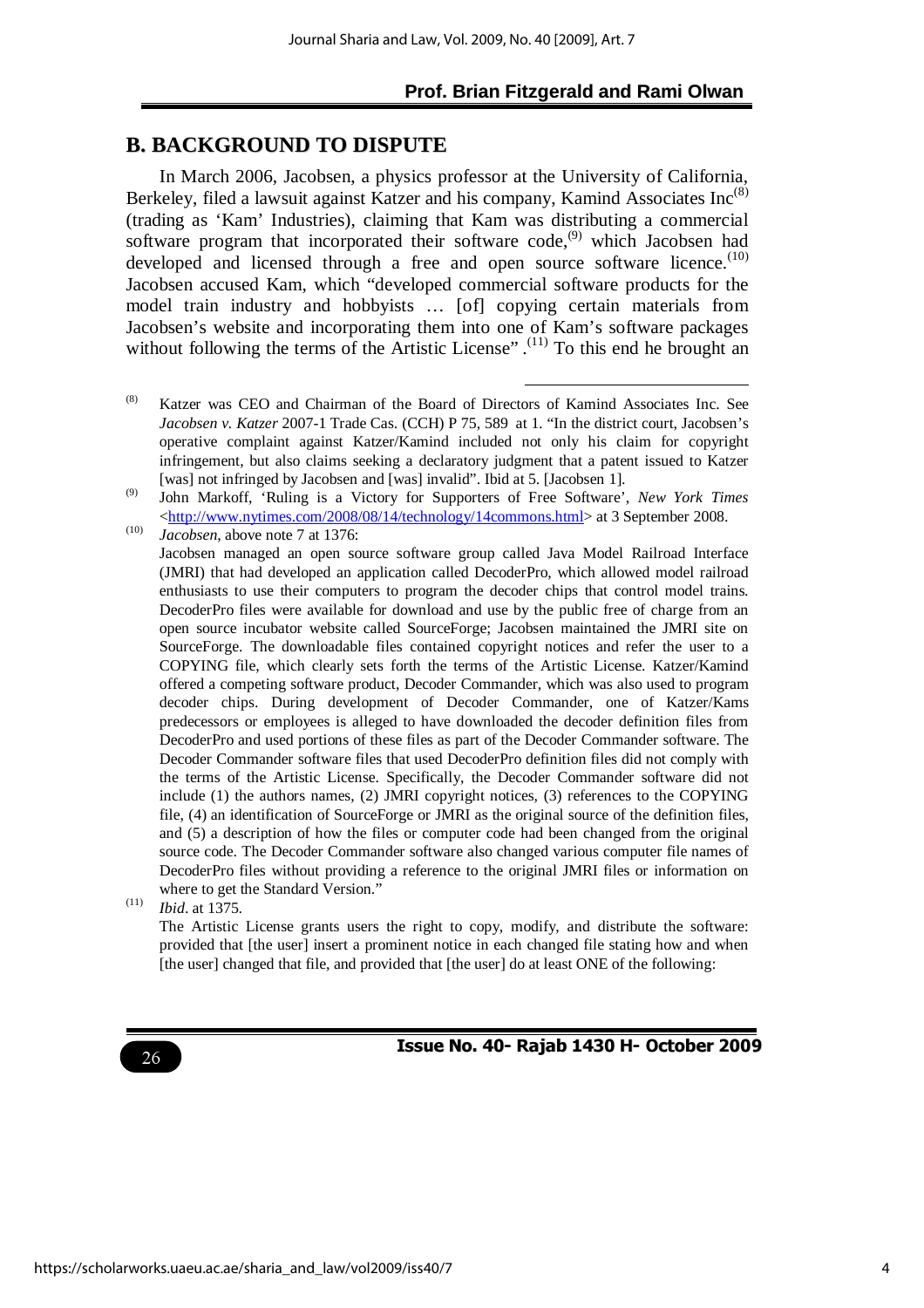action for copyright infringement and sought a preliminary injunction. At first instance the District Court in denying the preliminary injunction explained:

 "The plaintiff claimed that by modifying the software the defendant had exceeded the scope of the license and therefore infringed the copyright. Here, however, the JMRI Project license provides that a user may copy the files verbatim or may otherwise modify the material in any way, including as part of a larger, possibly commercial software distribution. The license explicitly gives the users of the material, any member of the public, the right to use and distribute the [material] in a more-or-less customary fashion, plus the right to make reasonable accommodations. The scope of the nonexclusive license is, therefore, intentionally broad. The condition that the user insert a prominent notice of attribution does not limit the scope of the license. Rather, Defendants' alleged violation of the conditions of the license may have constituted a breach of the nonexclusive license, but does not create liability for copyright infringement where it would not otherwise exist". $(12)$ 

The District Court held that while Jacobsen might have an action for breach of contract (the non exclusive licence) there was no action for copyright infringement based on a breach of the terms of the Artistic License. Further they explained that while establishing a likelihood of success on the merits of a copyright infringement claim would create a presumption of irreparable harm and thereby support a preliminary injunction there was no similar presumption that was created by the law for a breach of contract.

- a) place [the user's] modifications in the Public Domain or otherwise make them Freely Available, such as by posting said modifications to Usenet or an equivalent medium, or placing the modifications on a major archive site such as ftp.uu.net, or by allowing the Copyright Holder to include [the user's] modifications in the Standard Version of the Package.
- b) use the modified Package only within [the user's] corporation or organization.
- c) rename any non-standard executables so the names do not conflict with the standard executables, which must also be provided, and provide a separate manual page for each nonstandard executable that clearly documents how it differs from the Standard Version, or

d) make other distribution arrangements with the Copyright Holder. *Ibid.* at 1380

**Journal of Sharia & Law**

27

l

<sup>(12)</sup> *Jacobsen v. Katzer* 2007 U.S. Dist. LEXIS 63568 (N.D. Cal. Aug. 17, 2007) at 19. [*Jacobsen No. 2*].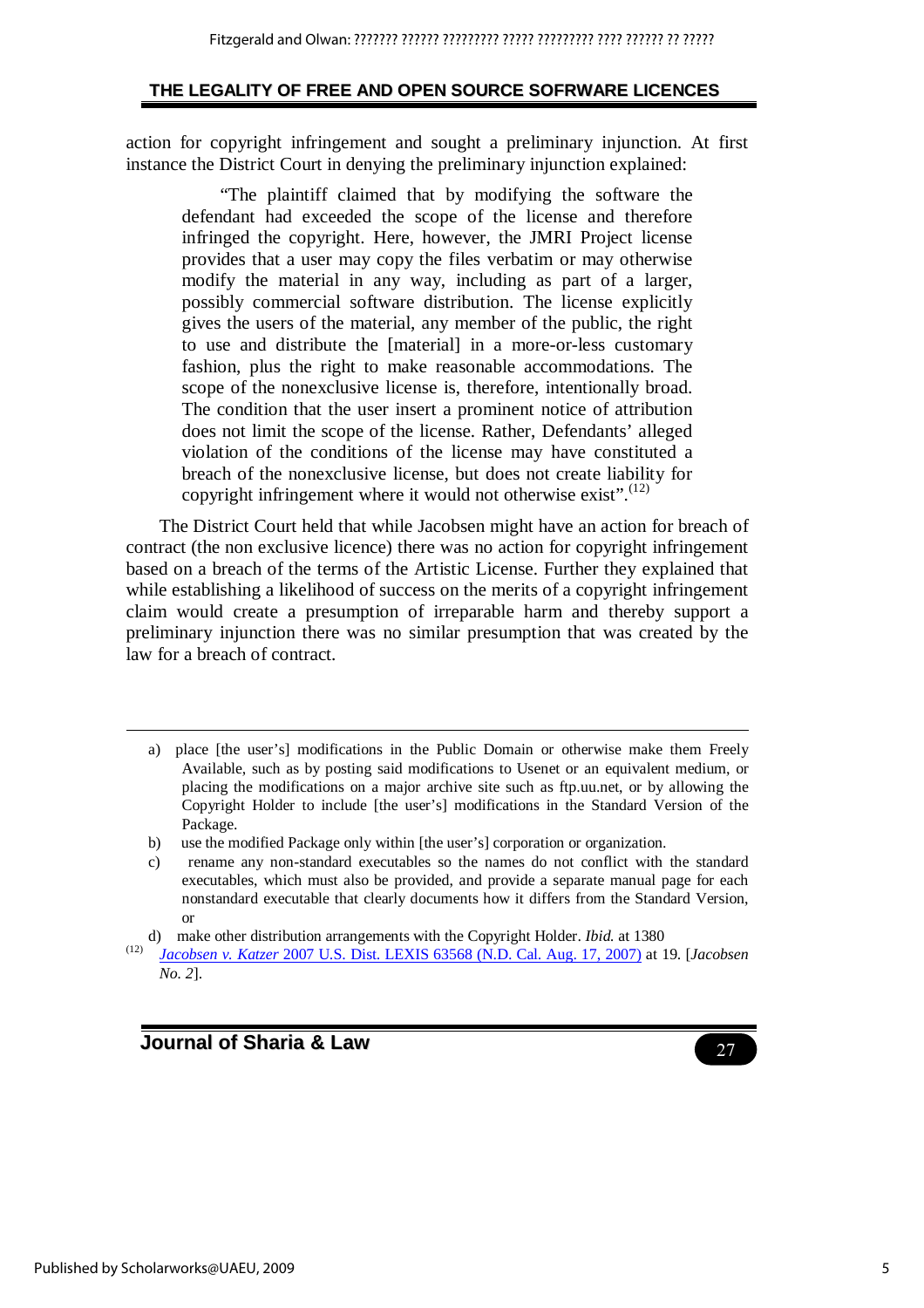## **C. THE APPEALS COURT**

Jacobsen appealed this decision arguing, he did have an action for copyright infringement.

#### **1) Nature of the Licensing Model**

The Appeals Court commenced its analysis by examining the nature and scope of this new form of "public" licensing:

"Public licenses, often referred to as open source licenses, are used by artists, authors, educators, software developers, and scientists who wish to create collaborative projects and to dedicate certain works to the public. Several types of public licenses have been designed to provide creators of copyrighted materials a means to protect and control their copyrights. Creative Commons, one of the amici curiae, provides free copyright licenses to allow parties to dedicate their works to the public or to license certain uses of their works while keeping some rights reserved. $^{(13)}$ "

The Appeals Court also acknowledged the important role these licences are playing in a wide range of endeavours:

Open source licensing has become a widely used method of creative collaboration that serves to advance the arts and sciences in a manner and at a pace that few could have imagined just a few decades ago. For example, the Massachusetts Institute of Technology (MIT) uses a Creative Commons public license for an OpenCourseWare project that licenses all 1800 MIT courses. Other public licenses support the GNU/Linux operating system, the Perl programming language, the Apache web server programs, the Firefox web browser, and a collaborative web-based encyclopedia called Wikipedia. Creative Commons notes that, by some estimates, there are close to 100,000,000 works licensed under various Creative Commons licenses. The Wikimedia Foundation, another of the amici curiae, estimates that the Wikipedia website has more than 75,000 active contributors working on some  $9,000,000$  articles in more than 250 languages.<sup>(14)</sup>

Further the Appeals Court explained the rationale and operation of open source software projects:

 $\frac{(13)}{(14)}$  *Jacobsen*, supra note 7 at 1378.

(14) *Ibid*.

28

Issue No. 40- Rajab 1430 H- October 2009

 $\overline{a}$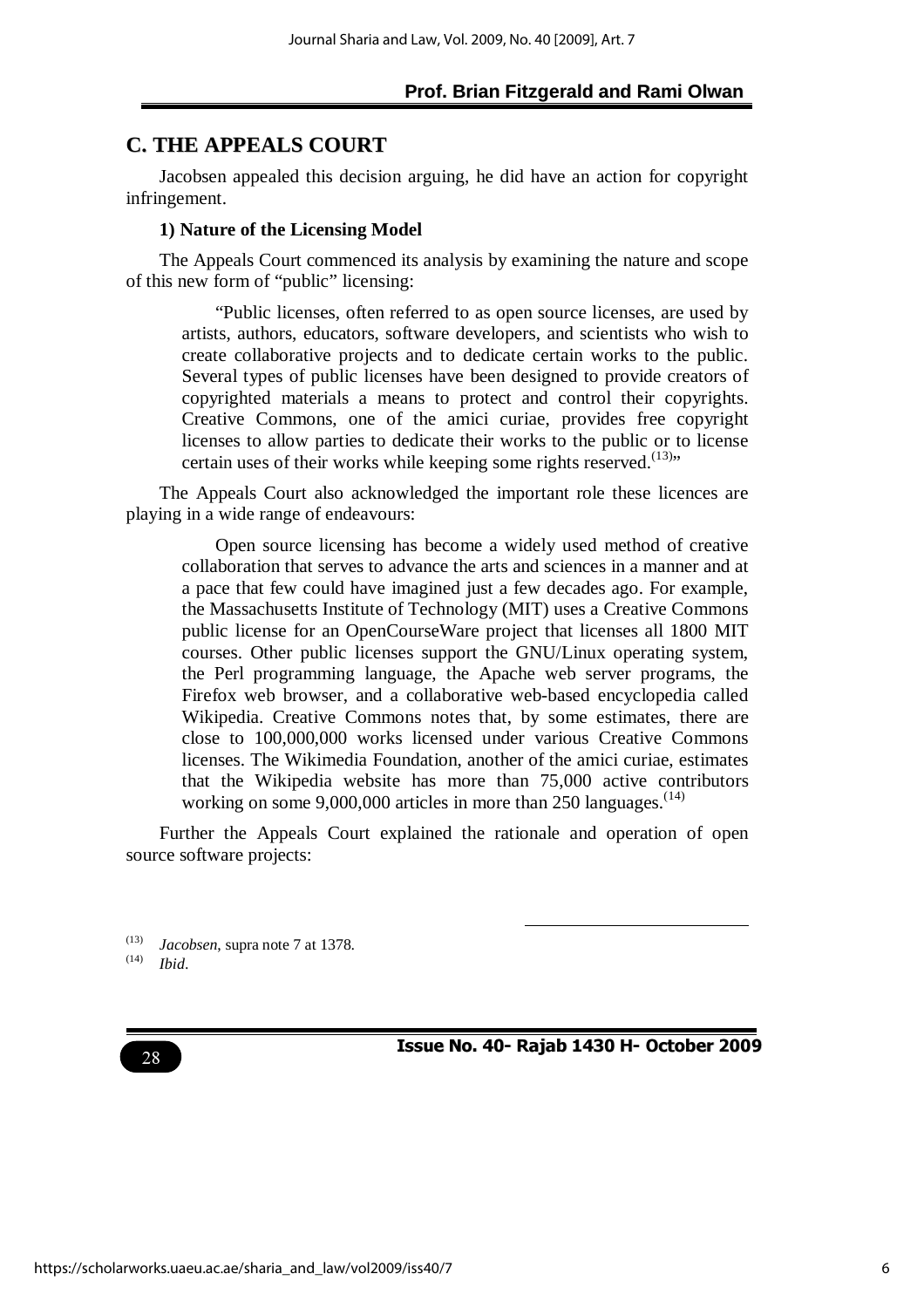"Open Source software projects invite computer programmers from around the world to view software code and make changes and improvements to it. Through such collaboration, software programs can often be written and debugged faster and at lower cost than if the copyright holder were required to do all of the work independently. In exchange and in consideration for this collaborative work, the copyright holder permits users to copy, modify and distribute the software code subject to conditions that serve to protect downstream users and to keep the code accessible. By requiring that users copy and restate the license and attribution information, a copyright holder can ensure that recipients of the redistributed computer code know the identity of the owner as well as the scope of the license granted by the original owner. The Artistic License in this case also requires that changes to the computer code be tracked so that downstream users know what part of the computer code is the original code created by the copyright holder and what part has been newly added or altered by another collaborator".<sup>(15)</sup>

Importantly the Appeals Court also highlighted the benefits of the open source methodology:

 "Traditionally, copyright owners sold their copyrighted material in exchange for money. The lack of money changing hands in open source licensing should not be presumed to mean that there is no economic consideration, however. There are substantial benefits, including economic benefits, to the creation and distribution of copyrighted works under public licenses that range far beyond traditional license royalties. For example, program creators may generate market share for their programs by providing certain components free of charge. Similarly, a programmer or company may increase its national or international reputation by incubating open source projects. Improvement to a product can come rapidly and free of charge from an expert not even known to the copyright holder. The Eleventh Circuit has recognized the economic motives inherent in public licenses, even where profit is not immediate. See *Planetary Motion, Inc. v. Techsplosion, Inc*., 261 F.3d 1188, 1200 (11th Cir. 2001) (Program creator derived value from the distribution [under a public license] because he was able to improve his Software based on suggestions sent by end-users. . . . It is logical that as the Software improved, more end-users used his Software,

l

(15) *Ibid.* at 1378-79.

## **Journal of Sharia & Law**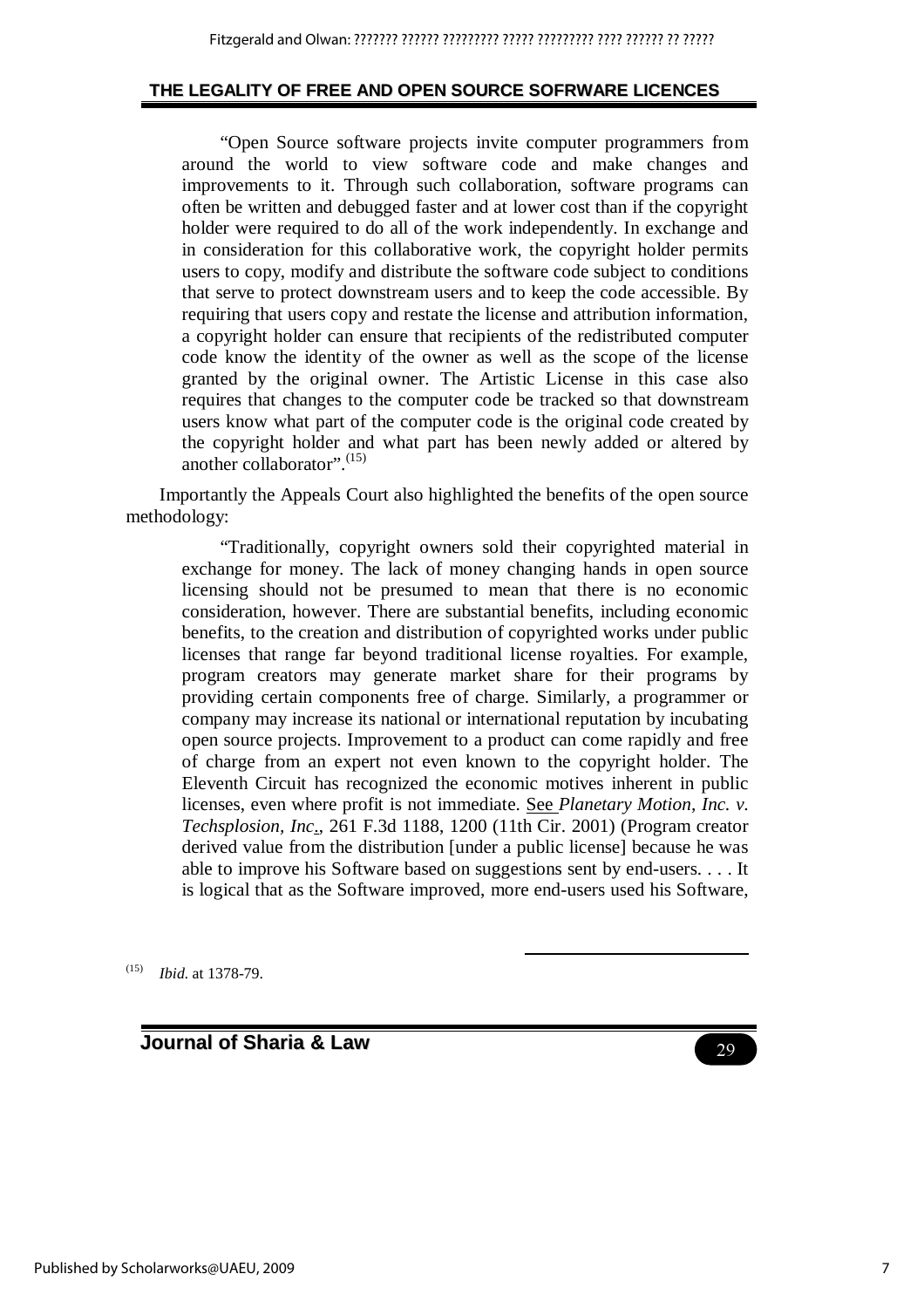thereby increasing [the programmers] recognition in his profession and the likelihood that the Software would be improved even further)." (16)

#### **2) The Arguments**

Jacobsen's claim to be the copyright owner was not challenged nor was the fact that software code was copied. Rather Kam argued that there was no infringement because they had a licence. The Appeals Court explained that:

 "[t]he heart of the argument on appeal concerns whether the terms of the Artistic License are conditions of, or merely covenants to, the copyright license." A series of US cases has held that where "a copyright owner who grants a nonexclusive license to use his copyrighted material waives his right to sue the licensee for copyright infringement and can sue only for breach of contract<sup> $(17)$ </sup> ... [i]f, however, a license is limited in scope and the licensee acts outside the scope, the licensor can bring an action for copyright infringement.<sup> $(18)$ </sup>" Therefore if the terms of the Artistic Licence were "both covenants and conditions, they …[could] .. serve to limit the scope of the license and .. [be] .. governed by copyright law … [whereas] … [i]f they are merely covenants, by contrast, they are governed by contract law.<sup>(19)</sup>" The District Court had not expressly resolved this issue simply acting as though the limitations in the Artistic License were contractual covenants rather than conditions of the copyright license". $^{(20)}$ 

The Appeals Court summarised argument on this issue as follows:

 "Jacobsen argues that the terms of the Artistic License define the scope of the license and that any use outside of these restrictions is copyright infringement. Katzer/Kamind argues that these terms do not limit the scope of the license and are merely covenants providing contractual terms for the use of the materials, and that his violation of them is neither compensable in damages nor subject to injunctive relief. Katzer/Kamind's argument is premised upon the assumption that Jacobsen's copyright gave him no economic rights because he made his computer code available to the public at no charge. From this assumption, Katzer/Kamind argues that

Issue No. 40- Rajab 1430 H- October 2009

l

 $\frac{(16)}{(17)}$  *Ibid.* at 1379.

<sup>(17)</sup> *Sun Microsystems, Inc., v. Microsoft Corp.* 188 F.3d 1115, 1121 (9th Cir. 1999) [Sun Microsystems]; *Graham v. James* 144 F.3d 229, 236 (2d Cir. 1998) [Graham].

<sup>(18)</sup> See *S.O.S., Inc. v. Payday, Inc.* 886 F.2d 1081, 1087 (9th Cir.1989).

<sup>(19)</sup> See *Graham* 144 F.3d at 236-37; *Sun Microsystems* 188 F.3d at 1121. (20)

*Jacobsen, above note 7 at 1380.*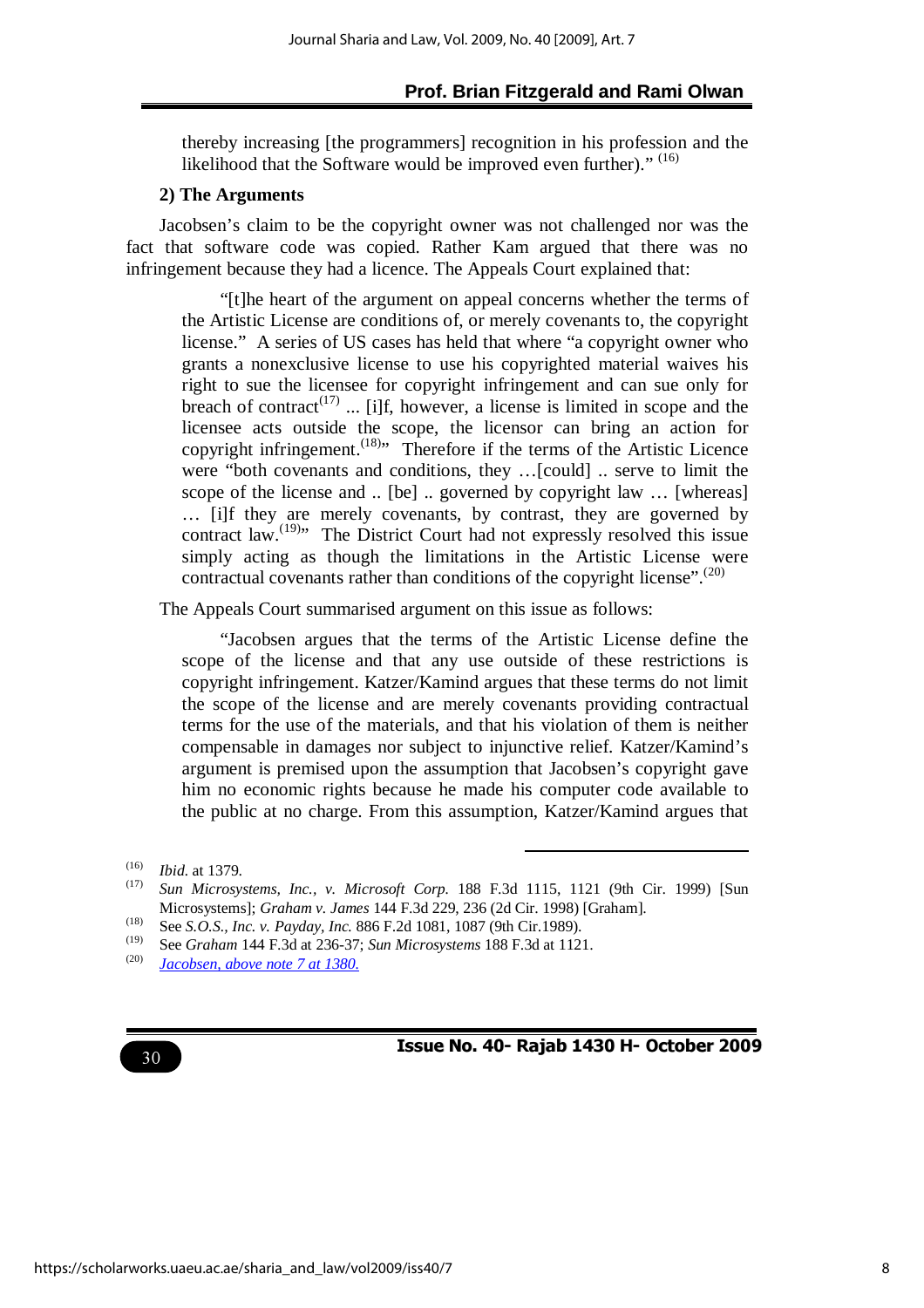copyright law does not recognize a cause of action for non-economic rights, relying on *Gilliam v. ABC*, 538 F.2d 14, 20-21 (2d Cir. 1976) (American copyright law, as presently written, does not recognize moral rights or provide a cause of action for their violation, since the law seeks to vindicate the economic, rather than the personal rights of authors". $^{(21)}$ 

#### **3) The Artistic Licence**

To resolve the issue the Appeals Court said it was necessary to consider the actual terms of the Artistic Licence. It noted that the "Artistic License states on its face that the document creates conditions" whereby it says: "The intent of this document is to state the *conditions* under which a Package may be copied." The Court went on to say that "[t]he Artistic License also uses the traditional language of conditions by noting that the rights to copy, modify, and distribute are granted 'provided that' the conditions are met" and that under California contract law, 'provided that' typically denotes a condition.<sup>(22)</sup>

The Appeals Court further explained that "[t]he conditions set forth in the Artistic License are vital to enable the copyright holder to retain the ability to benefit from the work of downstream users"<sup>( $\overline{23}$ )</sup>. They added that by requiring downstream developers who modify and distribute the code to provide notice of the original source files the copyright owner puts in place a mechanism for letting downstream users know about the collaborative project based at Source Forge and allows them to join in.

In disposing of the case the Appeals Court reasoned:

 "The District Court interpreted the Artistic License to permit a user to modify the material in any way and did not find that any of the provided that limitations in the Artistic License served to limit this grant. The District Court's interpretation of the conditions of the Artistic License does not credit the explicit restrictions in the license that govern a downloader's

l

## **Journal of Sharia & Law**



<sup>(21)</sup> *Ibid.* at 1381-81.<br>(22) **Ibid.** at 1381

Ibid at. 1381

See e.g., Diepenbrock *v. Luiz* 159 Cal. 716 (1911) (interpreting a real property lease reciting that when the property was sold, this lease shall cease and be at an end, *provided that* the party of the first part shall then pay [certain compensation] to the party of the second part; considering the appellants interesting and ingenious argument for interpreting this language as creating a mere covenant rather than a condition; and holding that this argument cannot change the fact that, attributing the usual and ordinary signification to the language of the parties, *a condition* is found in the provision in question) (emphases added). *Ibid.*

<sup>(23)</sup>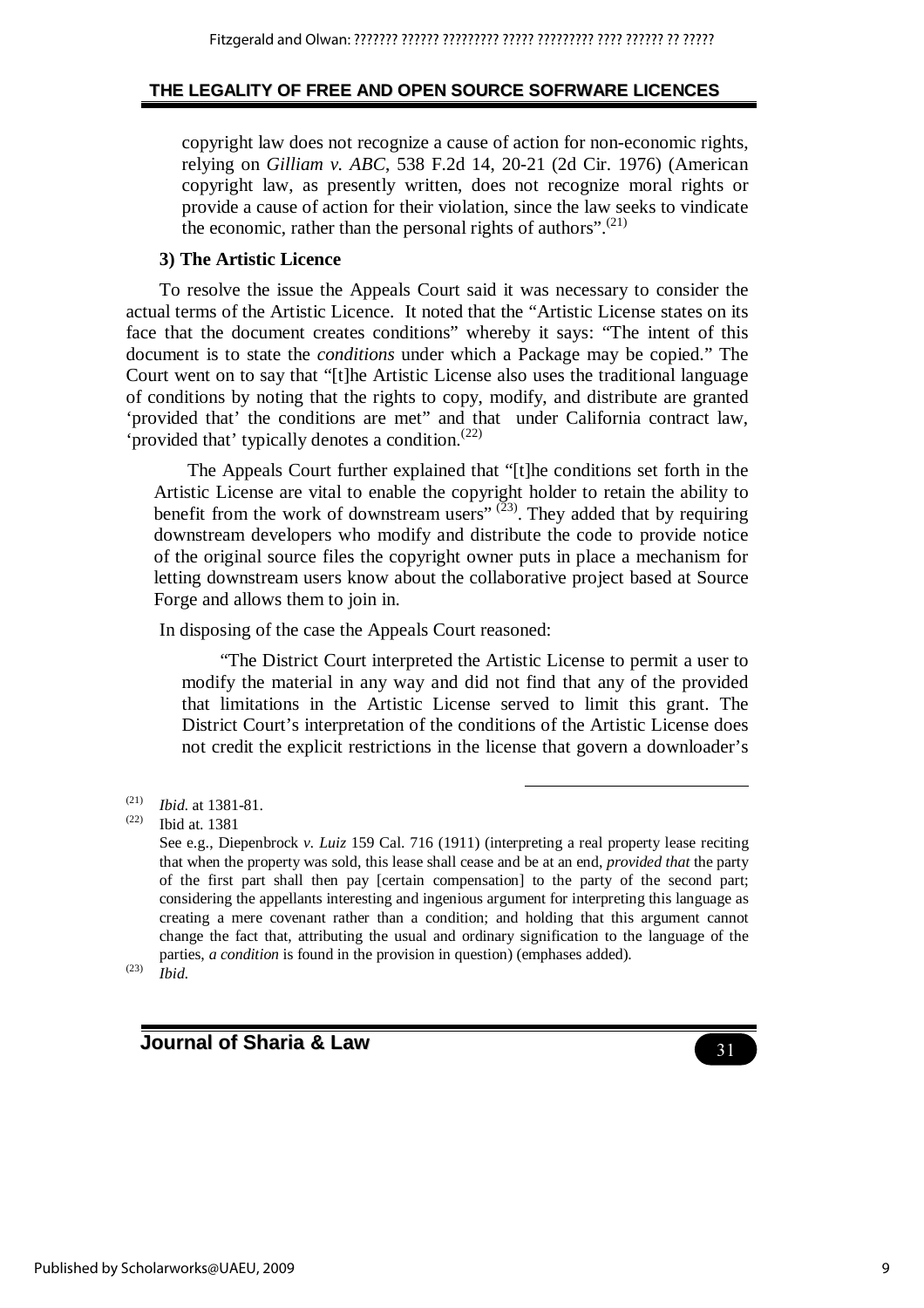right to modify and distribute the copyrighted work. The copyright holder here expressly stated the terms upon which the right to modify and distribute the material depended and invited direct contact if a downloader wished to negotiate other terms. These restrictions were both clear and necessary to accomplish the objectives of the open source licensing collaboration, including economic benefit. Moreover, the District Court did not address the other restrictions of the license, such as the requirement that all modification from the original be clearly shown with a new name and a separate page for any such modification that shows how it differs from the original. Copyright holders who engage in open source licensing have the right to control the modification and distribution of copyrighted material. As the Second Circuit explained in *Gilliam v. ABC*, 538 F.2d 14, 21 (2d Cir. 1976), the unauthorized editing of the underlying work, if proven, would constitute an infringement of the copyright in that work similar to any other use of a work that exceeded the license granted by the proprietor of the copyright. Copyright licenses are designed to support the right to exclude; money damages alone do not support or enforce that right. The choice to exact consideration in the form of compliance with the open source requirements of disclosure and explanation of changes, rather than as a dollar denominated fee is entitled to no less legal recognition. ….

The Court went on to explain:

In this case, a user who downloads the JMRI copyrighted materials is authorized to make modifications and to distribute the materials provided that the user follows the restrictive terms of the Artistic License. A copyright holder can grant the right to make certain modifications, yet retain his right to prevent other modifications. Indeed, such a goal is exactly the purpose of adding conditions to a license grant. The Artistic License, like many other common copyright licenses, requires that any copies that are distributed contain the copyright notices and the COPYING file. …

Finally it noted:

It is outside the scope of the Artistic License to modify and distribute the copyrighted materials without copyright notices and a tracking of modifications from the original computer files. If a downloader does not assent to these conditions stated in the COPYING file, he is instructed to make other arrangements with the Copyright Holder. Katzer/Kamind did not make any such other arrangements. The clear language of the Artistic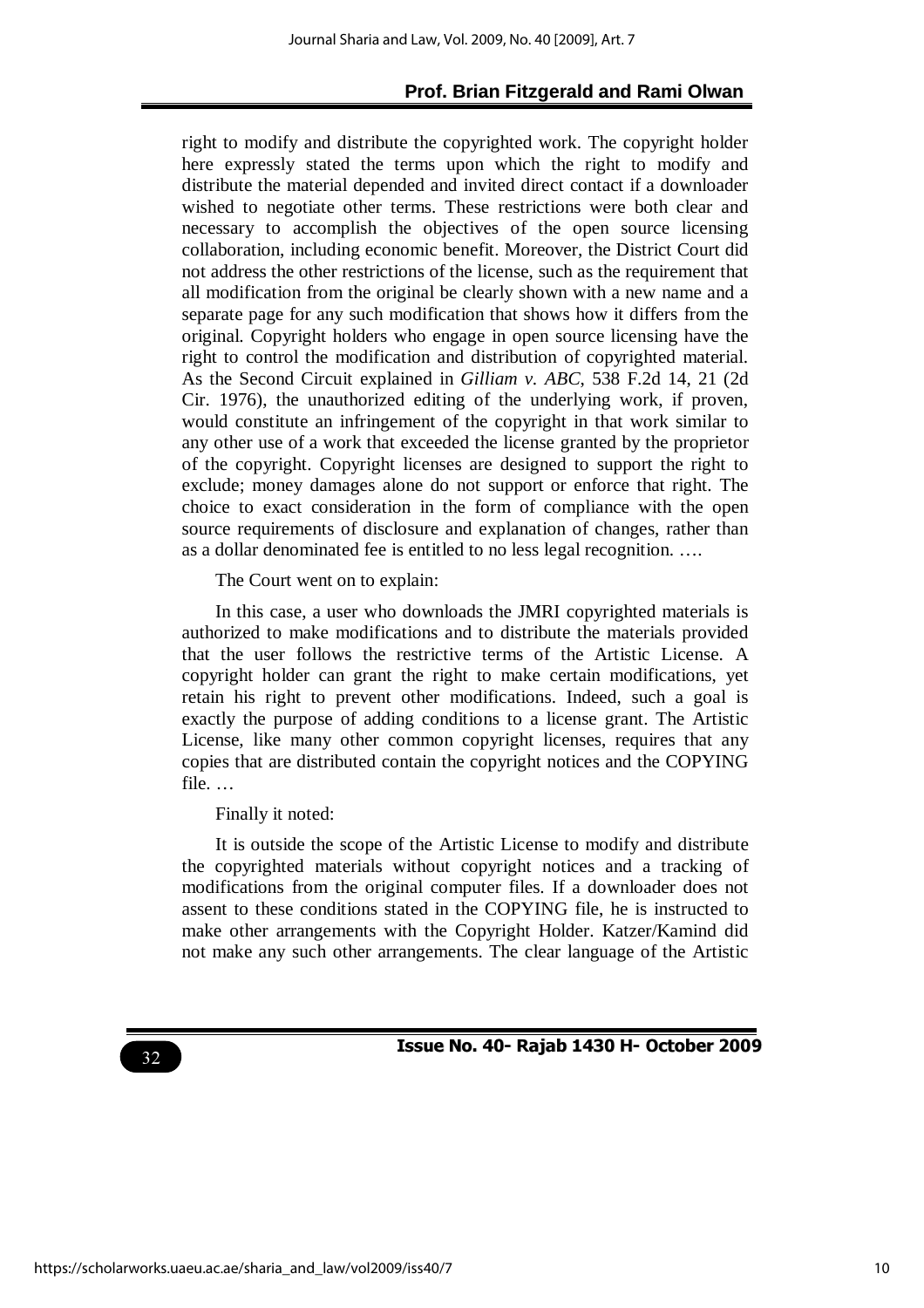License creates conditions to protect the economic rights at issue in the granting of a public license. These conditions govern the rights to modify and distribute the computer programs and files included in the downloadable software package. The attribution and modification transparency requirements directly serve to drive traffic to the open source incubation page and to inform downstream users of the project, which is a significant economic goal of the copyright holder that the law will enforce. Through this controlled spread of information, the copyright holder gains creative collaborators to the open source project; by requiring that changes made by downstream users be visible to the copyright holder and others, the copyright holder learns about the uses for his software and gains others knowledge that can be used to advance future software releases. $\cdot^{(24)}$ 

In summary the Appeals Court held the form and the purpose of the terms of the Artistic Licence established that they were conditions and not merely contractual covenants. The consequence of this was that if those licence conditions were not satisfied there would be a likelihood of copyright infringement and a preliminary injunction would lie.

However in this case the evidence presented at the trial level was not sufficient for the Appeals Court to finally determine the issue. While it moved to overturn the decision of the District Court it sent the matter back to the District Court to determine on a factual basis whether *Jacobsen* could produce evidence to support the grant of a preliminary injunction.

#### **4. Commentary**

This a landmark decision because it confirms that free and open source software copyright licences and by analogy open content licences that are similar in style to the Artistic Licence are:

1) copyright licences

2) which impose licence conditions which if not satisfied can found an action in and the grant of remedies for copyright infringement, and

l

3) legally enforceable $^{(25)}$ 

## **Journal of Sharia & Law**



 $\frac{(24)}{(25)}$  *Ibid.* 

<sup>(25)</sup> See also *Curry v. Audax*, Rechtbank Amsterdam, Docket No. 334492 / KG 06-176 SR, 3/9/06 <http://mirrors.creativecommons.org/judgements/Curry-Audax-English.pdf> ; M. Garlick, 'Creative Commons Licenses Enforced in Dutch Courts' <http://creativecommons.org/weblog/entry/5823> ; Veni Markovski, 'Creative Commons License Recognized in Bulgarian Court' <http://blog.veni.com/?p=494>; Thomas Margnoi,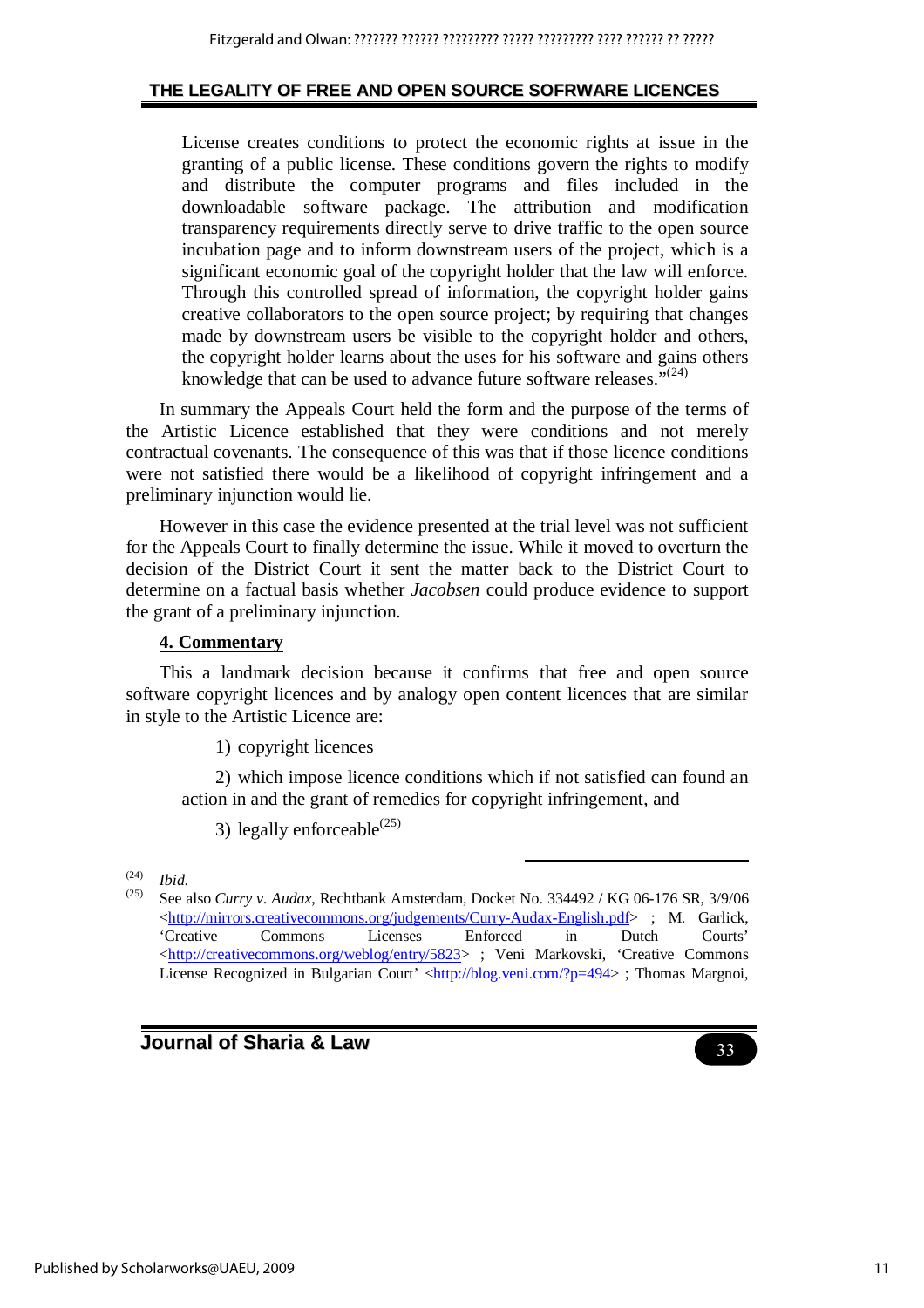This, in turn, provides individuals, businesses, universities and governments that use these types of licenses to distribute and acquire code and content with a greater degree of confidence in their legality.

However the decision does not clearly settle the debate as to whether these licences are also contracts although there is much in the judgment to suggest this is the case.<sup> $(26)$ </sup> It has been argued in the past that the GPL is not capable of being a contract in common law countries as there is no consideration.<sup>(27)</sup>

Some have argued that the decision should be treated with caution as the holding that a copyright licence with conditions is lawful could be used in negative way to restrict liberty and freedom.  $(28)$  One is driven to ask whether this is a dispute with the legal effect of this legal tool or more the legal or legislative environment in which it sits. Others might argue that a copyright licence should be limited as to the conditions that can attach to it. Furthermore others have suggested that while the decision will have impact in common law jurisdictions it may not be received in the same way in civil law jurisdictions where it is argued the licence will be treated as though were it a contract. $(29)$ )

l

<sup>&#</sup>x27;English translation of Spanish CC decision' <http://mirrors.creativecommons.org/wpcontent/uploads/2007/02/luis-cc-spanish-decision-final.pdf> at 4 September 2008.

 $\overline{\text{Consider the following statements: "In exchange and in consideration for this collaborative"}$ work, the copyright holder permits users to copy, modify and distribute the software code subject to conditions that serve to protect downstream users and to keep the code accessible": at 4 "The lack of money changing hands in open source licensing should not be presumed to mean that there is no economic consideration, however": *Jacobsen*, *ibid* at 4 "The choice to exact consideration in the form of compliance with the open source requirements of disclosure and explanation of changes, rather than as a dollar denominated fee is entitled to no less legal recognition. Indeed, because a calculation of damages is inherently speculative, these types of licence restrictions might well be rendered meaningless absent the ability to enforce through injunctive relief": *Jacobsen, ibid. at 1382.*

 $(27)$  Fitzgerald, and Suzor, above note 1 at 436-438. For further discussions of the reasons, why enforcement of public licenses under copyright law is desirable see: Amicus Brief of Creative Commons Corporation, The Linux Foundation, The Open Source Initiative, Software Freedom Law Center, Yet Another Society, DBA the Perl Foundation, and WIKIMEDIA Foundation, INC. in Robert Jacobsen v. Matthew Katzer and Kamind Associates, Inc (doing business as Kam Industries), online: http://jmri.sourceforge.net/k/docket/cafc-pi-1/ccc\_brf.pdf at 15-17.

<sup>(28)</sup> Lawrence Lessig Blog, "Huge and Important News – Free Licenses Upheld" <http://www.lessig.org/blog/2008/08/huge\_and\_important\_news\_free\_l.html>

<sup>(29)</sup> *Ibid.*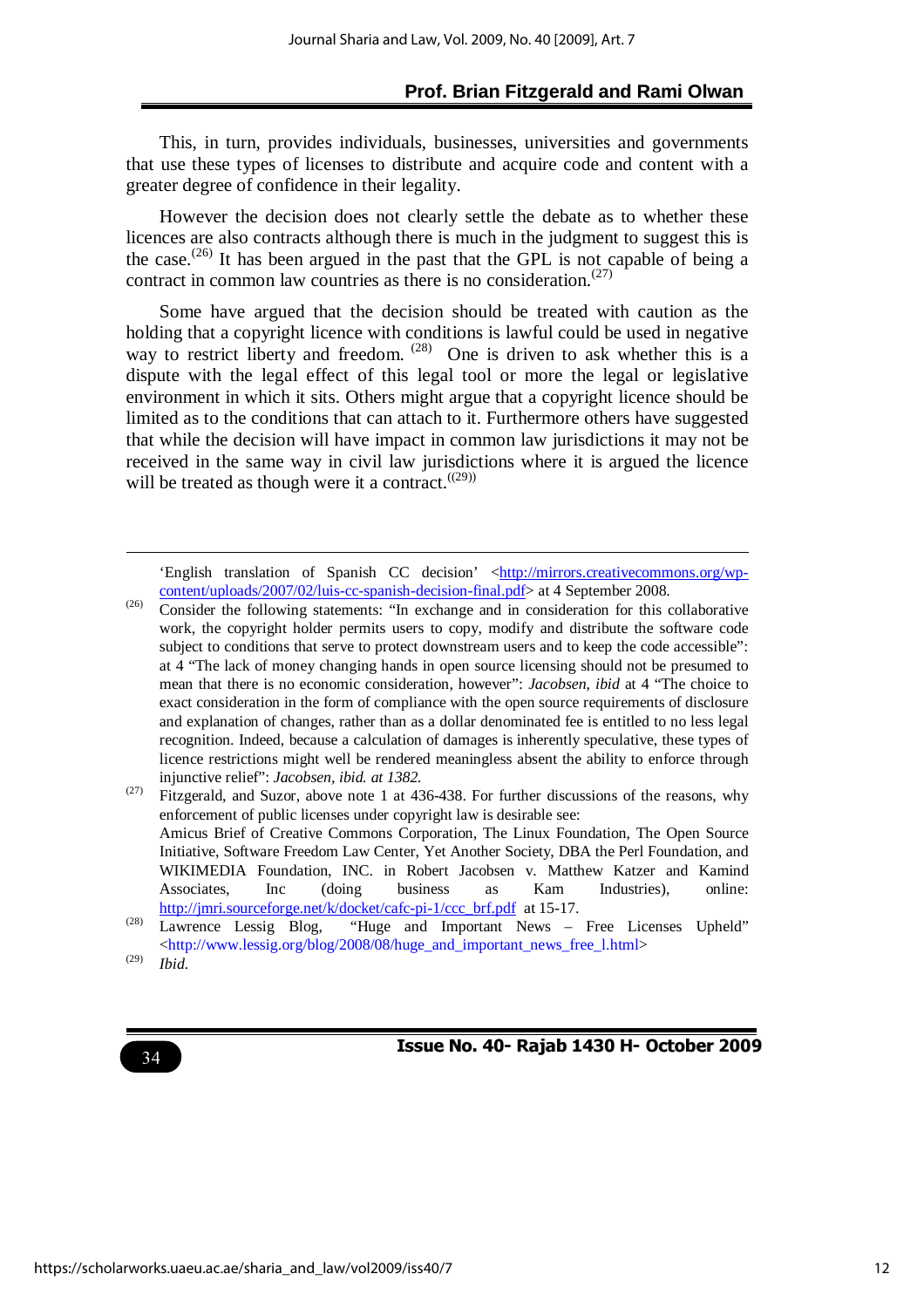On the other hand the decision is significant in that it acknowledges the economic and social value of the "open source" paradigm of innovation and cultural exchange, commenting that:

 "Open source licensing has become a widely used method of creative collaboration that serves to advance the arts and sciences in a manner and at a pace that few could have imagined just a few decades ago".  $(30)$ 

And that:

 "There are substantial benefits, including economic benefits, to the creation and distribution of copyrighted works under public licenses that range far beyond traditional license royalties." (31)

## **D.CONCLUSION**

For people such as us who are dealing with open content licences on a daily basis, the decision in *Jacbsen* provides a judicial confirmation and assurance of such public licences, which can be used to further educate the broader community and act as a catalyst for changing entrenched attitudes towards copyright management practices. In terms of legal practitioners, the judgment provides guidance on the way in which public licences can be drafted and how they work in practice. Ultimately the decision gives a legal imprimatur to the notion of open innovation and how law might play a role in such a process.

The decision is a good antidote to the normal Fear Uncertainty and Doubt (FUD) that is thrown at open licensing models and their adopters to obfuscate their usefulness.

Here we have one of the most well recognised IP courts in the world providing a very positive approach to the legal operation and effectiveness of public licences. While each country in the world will no doubt interpret this decision according to the local legal environment there is little doubt it will be very useful in helping more people understand the benefits of open code and open content.

l

(30) *Jacobsen, above note 7 at 1378* 

(31) *Ibid.* at 1379.

**Journal of Sharia & Law**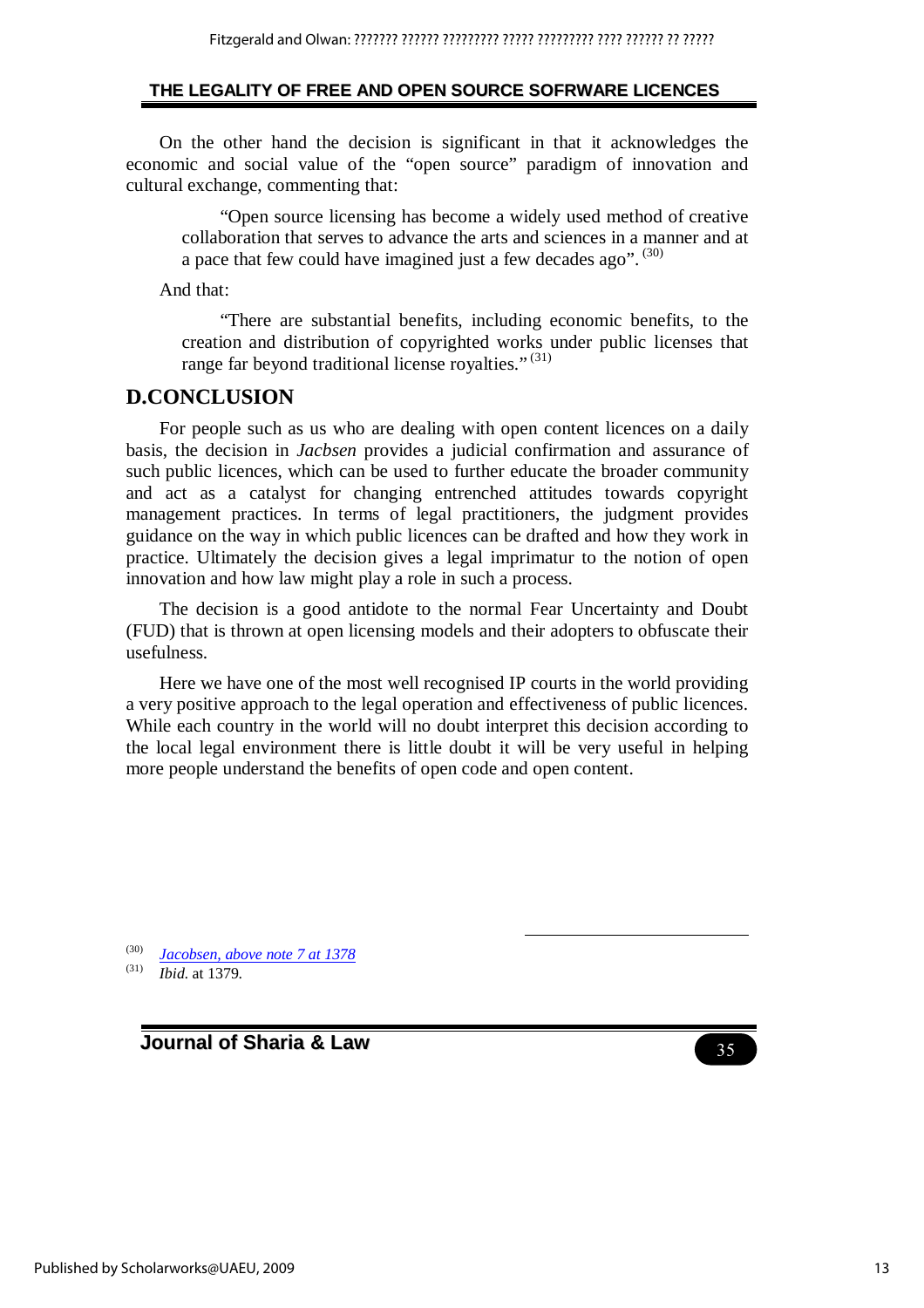## **Bibliography**

## **Books:**

- 1. R. Dixon, Open Source Software Law (2004); R. Van Wendel (ed), Protecting the Virtual Commons (2002)
- 2. R. M. Stallman and J. Gay, Free Software, Free Society: Selected Essays of Richard M. Stallman (2002) <http://www.gnu.org/philosophy/fsfs/rms-essays.pdf>
- 3. L. Rosen, Software Freedom and Intellectual Property Law (2004) <http://www.rosenlaw.com/oslbook.htm>;
- 4. B. Fitzgerald and G. Bassett (eds.), Legal Issues Relating to Free and Open Source Software, (2002) <http://www.law.qut.edu.au/files/open\_source\_book.pdf>
- 5. -Sam Williams, Free as in Freedom, Richard Stallman's Crusade for Free Software, (2002) <http://oreilly.com/openbook/freedom/>

## **Legal Journals**

1. B. Fitzgerald and N. Suzor, (2005) 'Legal Issues for the Use of Free and Open Source Software in Government'. *Melbourne University Law Review* 29 (2): 412-447 <http://www.law.qut.edu.au/staff/lsstaff/fitzgerald2.jsp>

## **Articles**

- 2. John Markoff, 'Ruling is a Victory for Supporters of Free Software', New York
- 3. Times <http://www.nytimes.com/2008/08/14/technology/14commons.html>
- 4. Lawrence Lessig Blog, "Huge and Important News Free Licenses Upheld" <http://www.lessig.org/blog/2008/08/huge\_and\_important\_news\_free\_ l.html>
- 5. M. Garlick, 'Creative Commons Licenses Enforced in Dutch Courts' <http://creativecommons.org/weblog/entry/5823>
- 6. Veni Markovski, 'Creative Commons License Recognized in Bulgarian Court' <http://blog.veni.com/?p=494>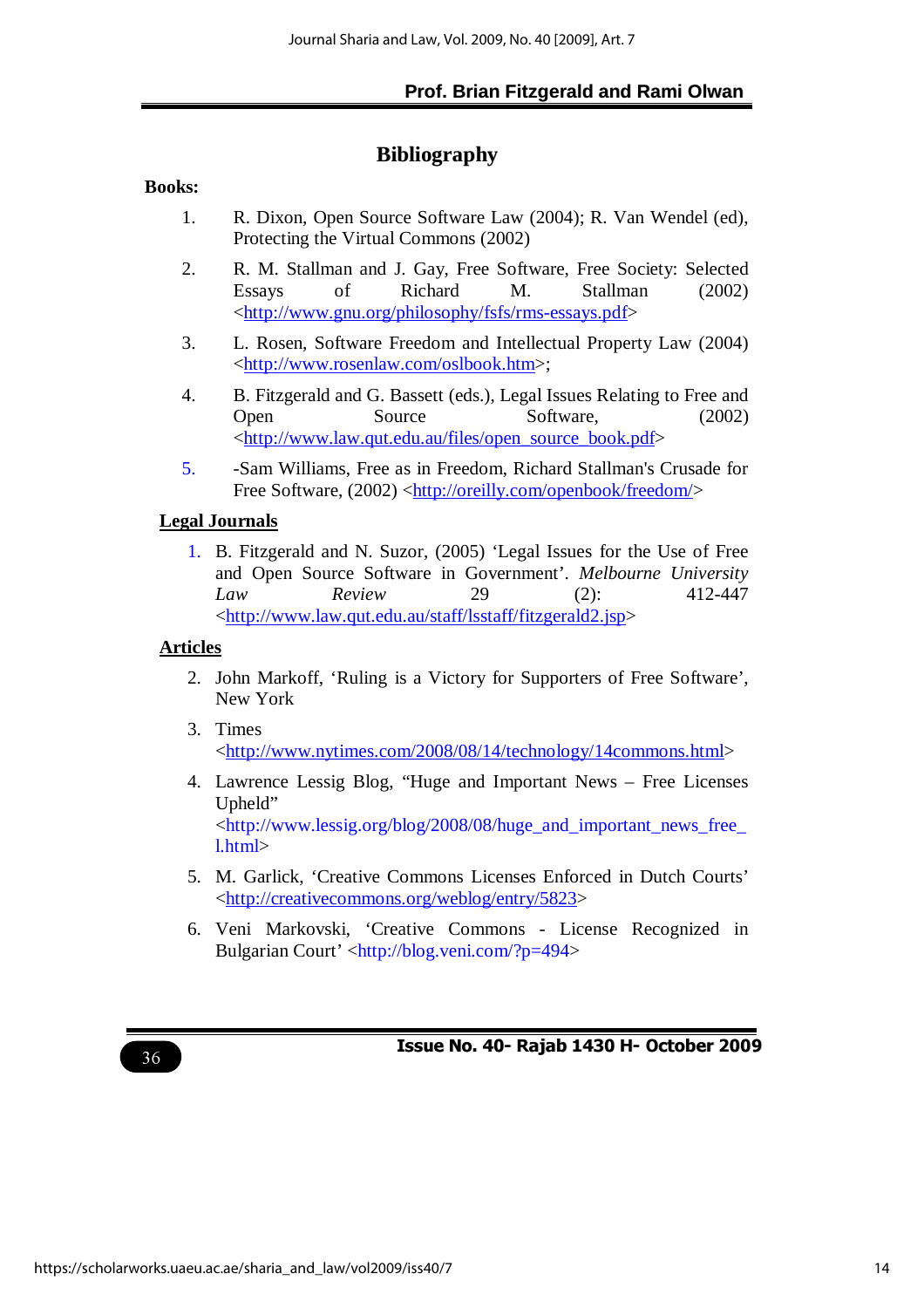7. Thomas Margnoi, 'English translation of Spanish CC decision' <http://mirrors.creativecommons.org/wp-content/uploads/2007/02/luiscc-spanish-decision-final.pdf>

## **Cases**

- 1. Diepenbrock v. Luiz 159 Cal. 716 (1911)
- 2. Graham v. James 144 F.3d 229, 236 (2d Cir. 1998)
- 3. S.O.S., Inc. v. Payday, Inc. 886 F.2d 1081, 1087 (9th Cir.1989).
- 4. Sun Microsystems, Inc., v. Microsoft Corp. 188 F.3d 1115, 1121 (9th Cir. 1999)
- 5. Curry v. Audax, Rechtbank Amsterdam, Docket No. 334492 / KG 06- 176 SR, 3/9/06 <http://mirrors.creativecommons.org/judgements/Curry-Audax-English.pdf>
- 6. *Jacobsen v. Katzer* 2007 U.S. Dist. LEXIS 63568 (N.D. Cal. Aug. 17, 2007) *Jacobsen v. Katzer* 2007-1 Trade Cas. (CCH) P 75, 589
- 7. *Jacobsen v. Katzer* 2008 U.S. App. LEXIS 17161 (Fed. Cir. Aug. 13, 2008)

**Journal of Sharia & Law**